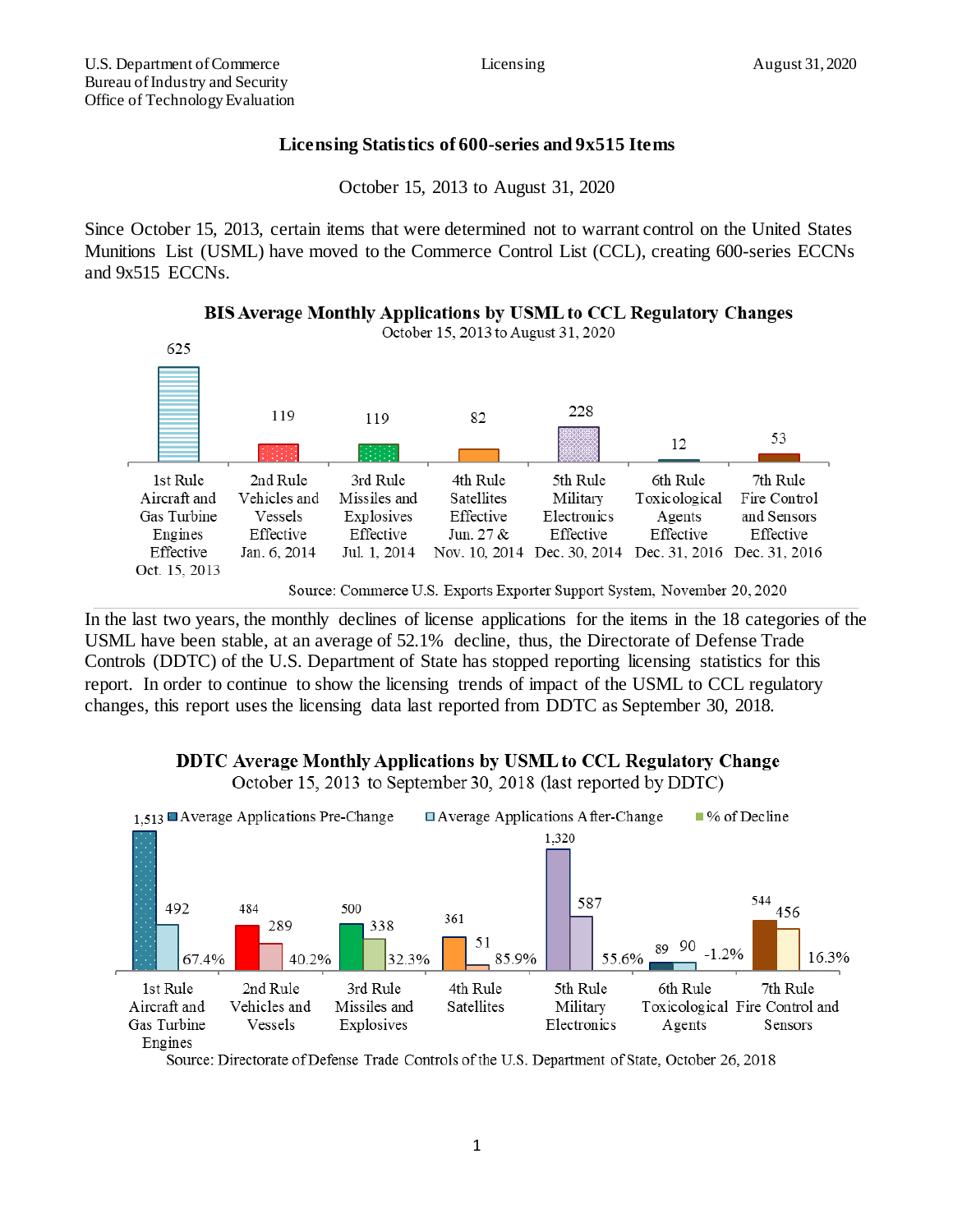From October 15, 2013 to August 31, 2020, BIS has processed a total of 92,896<sup>1</sup> applications for 600series and 9x515 items. Of these, 86,804 applications were for 600-series items and 6,092 were for 9x515 items.

Of 86,804 applications for 600-series items:

- Approved applications were 78,011, 89.8% of the total applications;<br>
Returned without action (RWA) were 8.546, 9.8% of the total: and
- Returned without action (RWA) were 8,546, 9.8% of the total; and
- $\triangleright$  Denied applications were 247, 0.3% of the total.

Of 6,092 applications for 9x515 items:

l

- $\triangleright$  Approved applications were 5,134, 84.3% of the total applications;
- $\triangleright$  Returned without action (RWA) were 857, 14.1% of the total; and
- $\triangleright$  Denied applications were 101, 1.7% of the total.





Effective Date to August 31, 2020

Source: Commerce U.S. Exports Exporter Support System, November 13, 2020

<sup>&</sup>lt;sup>1</sup> Note: This number for the total applications is slightly smaller than the sum of all applications by each rule because license applications containing multiple ECCNs may be associated with more than one regulatory change. For instance, a single application containing  $9A610$  and  $0A606$  items would be counted in both the  $1<sup>st</sup>$  rule column and the  $2<sup>nd</sup>$  rule column.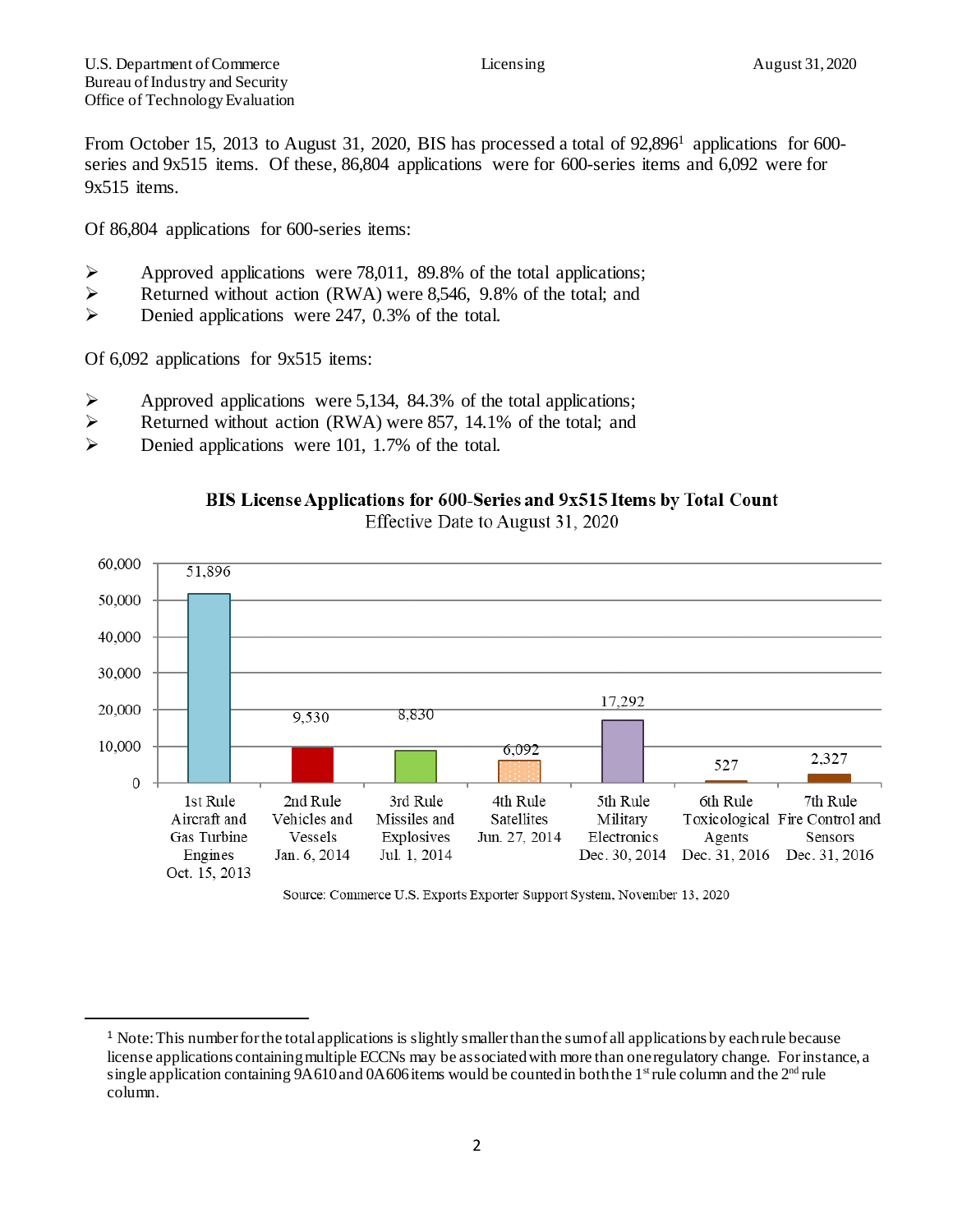| 9000<br>6000<br>3000<br>۰        |                                                       |                                        |                                           | П<br>. Em              |                                     |                                      | ona.                                          |  |  |
|----------------------------------|-------------------------------------------------------|----------------------------------------|-------------------------------------------|------------------------|-------------------------------------|--------------------------------------|-----------------------------------------------|--|--|
|                                  | 1st Rule<br>Aircraft<br>and Gas<br>Turbine<br>Engines | 2nd Rule<br>Vehicles<br>and<br>Vessels | 3rd Rule<br>Missiles<br>and<br>Explosives | 4th Rule<br>Satellites | 5th Rule<br>Military<br>Electronics | 6th Rule<br>Toxicologi<br>cal Agents | 7th Rule<br>Fire<br>Control<br>and<br>Sensors |  |  |
| ■2013                            | 597                                                   | $\blacksquare$                         |                                           |                        | $\blacksquare$                      |                                      |                                               |  |  |
| $\square$ 2014                   | 7,625                                                 | 1,164                                  | 566                                       | 220                    | 6                                   | $\blacksquare$                       | $\blacksquare$                                |  |  |
| $\square$ 2015                   | 8,864                                                 | 1,585                                  | 1,462                                     | 1,247                  | 2,924                               | $\overline{\phantom{0}}$             |                                               |  |  |
| $\square$ 2016                   | 7,817                                                 | 1,328                                  | 1,655                                     | 1,146                  | 3,299                               | ٠                                    |                                               |  |  |
| $\blacksquare$ 2017              | 7,782                                                 | 1,566                                  | 1,615                                     | 1,241                  | 3,418                               | 161                                  | 685                                           |  |  |
| $\square$ 2018                   | 7,422                                                 | 1,469                                  | 1,404                                     | 890                    | 3,051                               | 157                                  | 700                                           |  |  |
| $\square$ 2019                   | 7,207                                                 | 1,434                                  | 1,294                                     | 788                    | 2,886                               | 151                                  | 531                                           |  |  |
| $\blacksquare$ 2020 through Aug. | 4,654                                                 | 991                                    | 865                                       | 575                    | 1,716                               | 65                                   | 416                                           |  |  |

### BIS License Applications for 600-Series and 9x515 Items by Year Effective Date to August 31, 2020

Source: Commerce U.S. Exports Exporter Support System, November 13, 2020





Source: Commerce U.S. Exports Exporter Support System, November 30, 2020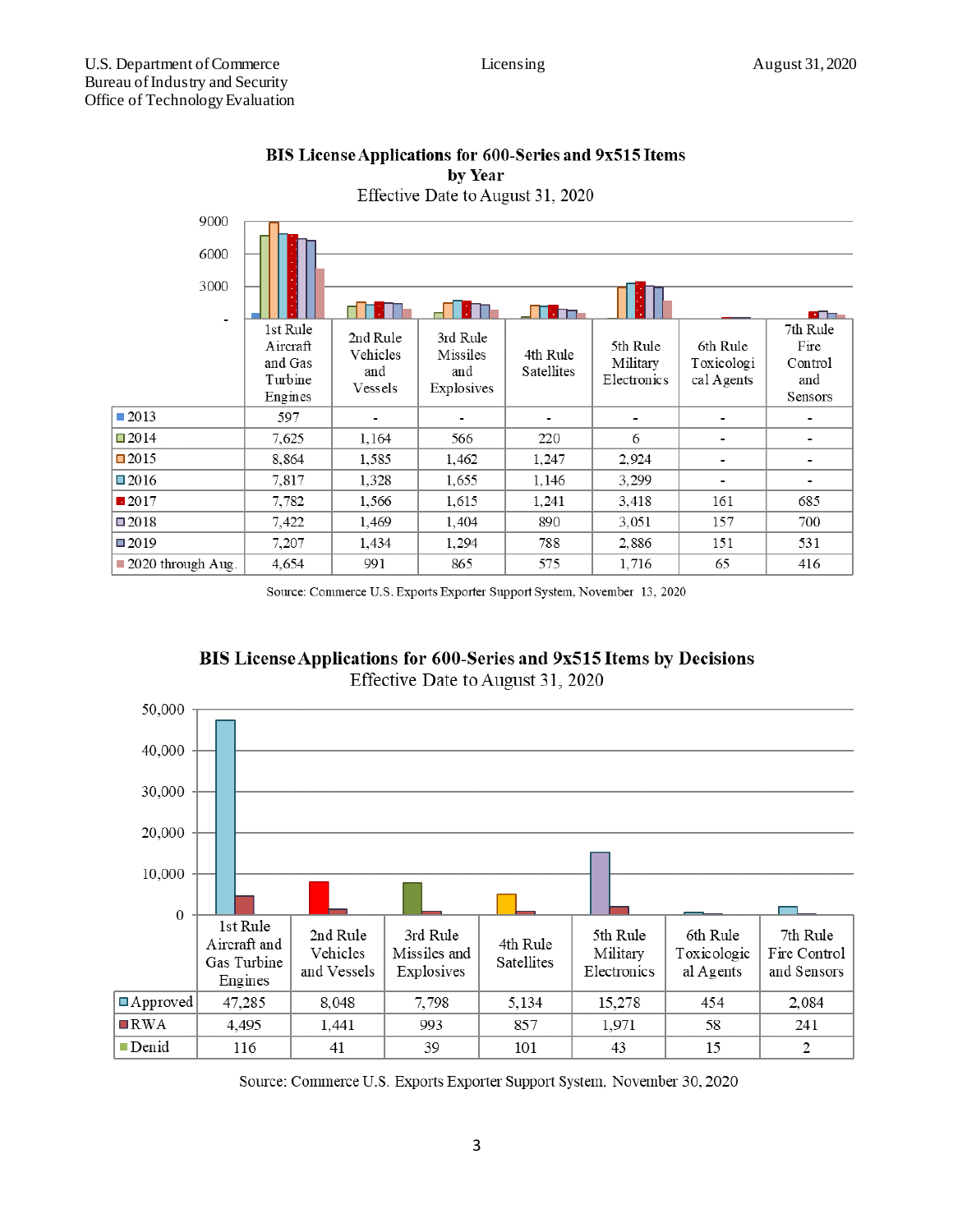From October 15, 2013 to August 31, 2020, BIS has processed applications for 600-series and 9x515 items for a total value of \$336.6 billion. Of these, \$208.0 billion for 600-series items and \$128.7 billion for 9x515 items.

Of \$208.0 billion for 600-sereis items:

- $\triangleright$  Approved applications valued at \$191.1 billion, 91.9% of the total application value;
- Returned without action (RWA) valued at \$16.3 billion, 7.8% of the total; and
- Denied applications valued at \$597.5 million, 0.3% of the total.

Of \$128.7 billion for 9x515 items:

- Approved applications valued at \$127.3 billion, 99.0% of the total application value;
- Returned without action (RWA) valued at \$1.3 billion, 1.0% of the total; and
- Denied applications valued at \$70.6 million, 0.05% of the total.



BIS License Applications for 600-Series and 9x515 Items by Value Effective Date to August 31, 2020 **Smillion** 

Source: Commerce U.S. Exports Exporter Support System, November 30, 2020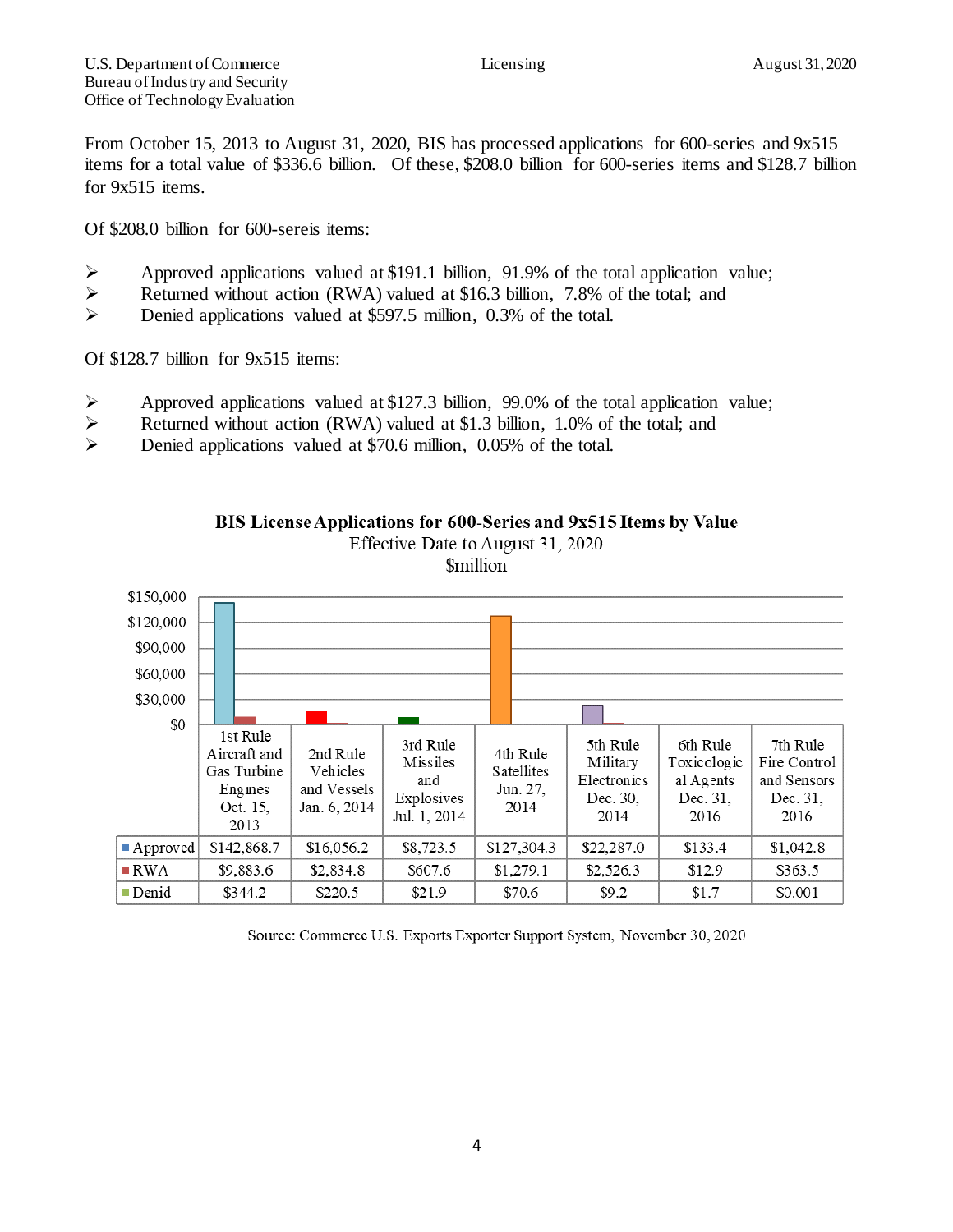In the last 13 months from August 2019 to August 2020, the average monthly BIS license approvals for all ECCNs are 2,655, indicating an increase of 56.2% from the average monthly approvals of 1,700 during the fiscal year 2012 to 2013, prior to the first regulatory change from the USML to the CCL became effective on October 15, 2013:

- $\triangleright$  For 600-Series items, the average monthly license approvals are 934;
- $\triangleright$  For 9x515 items, the average monthly license approvals are 61; and
- $\triangleright$  For legacy ECCNs, the average monthly license approvals are 1,660.



# **Trends in BIS Approved License Applications**

Source: Commerce U.S. Exports Exporter Support System, November 23, 2020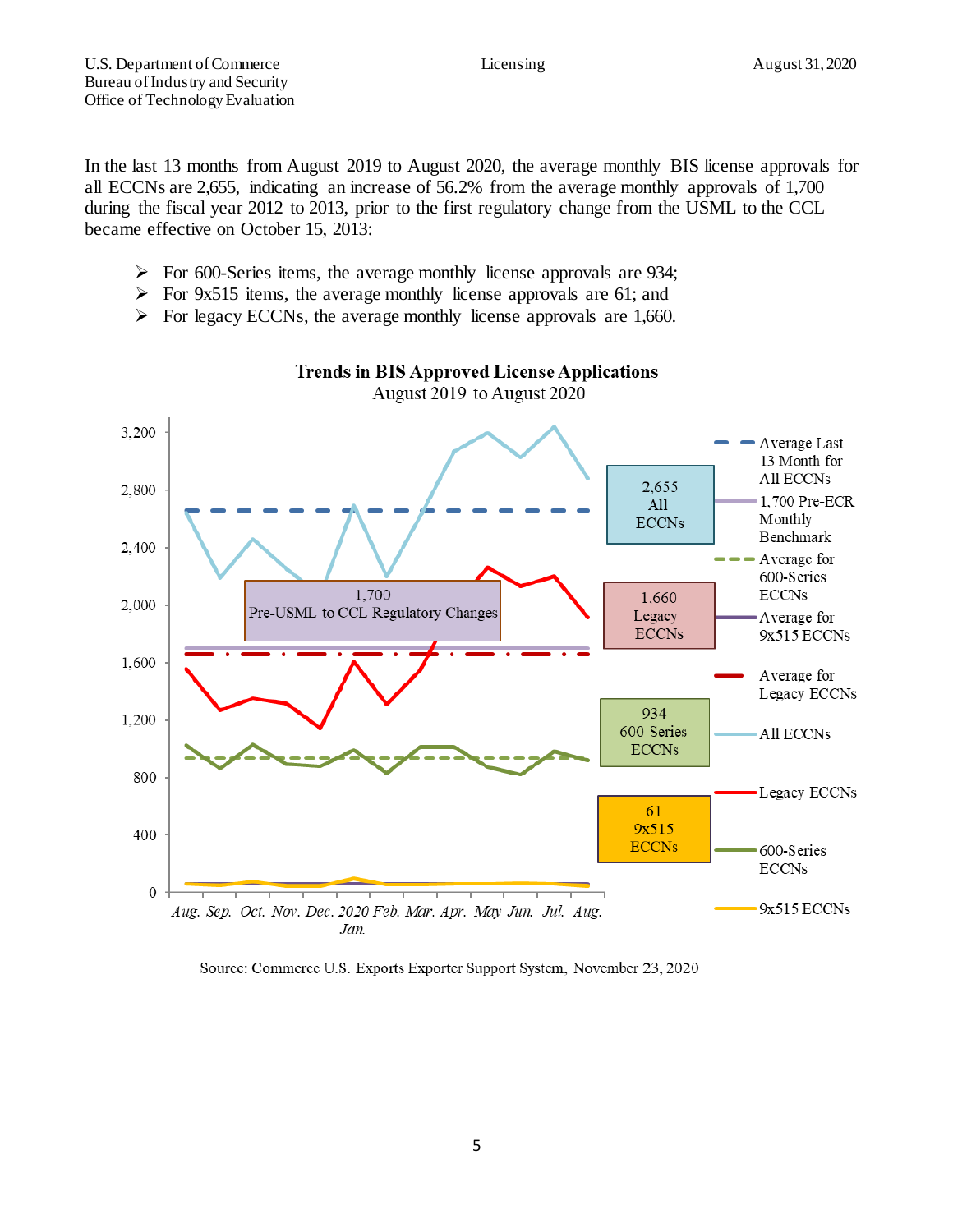Top Destinations and Top ECCNs of BIS Approved Licenses for 600-Series Items

Of the total 80,947 BIS approved licenses for 600-series items from October 15, 2013 to August 31, 2020, 51,989 (64.2% of the total approved licenses) were issued for exports to the top 15 destinations by license count. The top destinations were Japan with 8,919 approved licenses (11.0% of the total); the United Kingdom with 8,155 (10.1%), and South Korea with 4,191 (5.2%).

**Top Fifteen Destinations of BIS Approved Licenses** 



#### Source: Commerce U.S. Exports Exporter Support System, December 1, 2020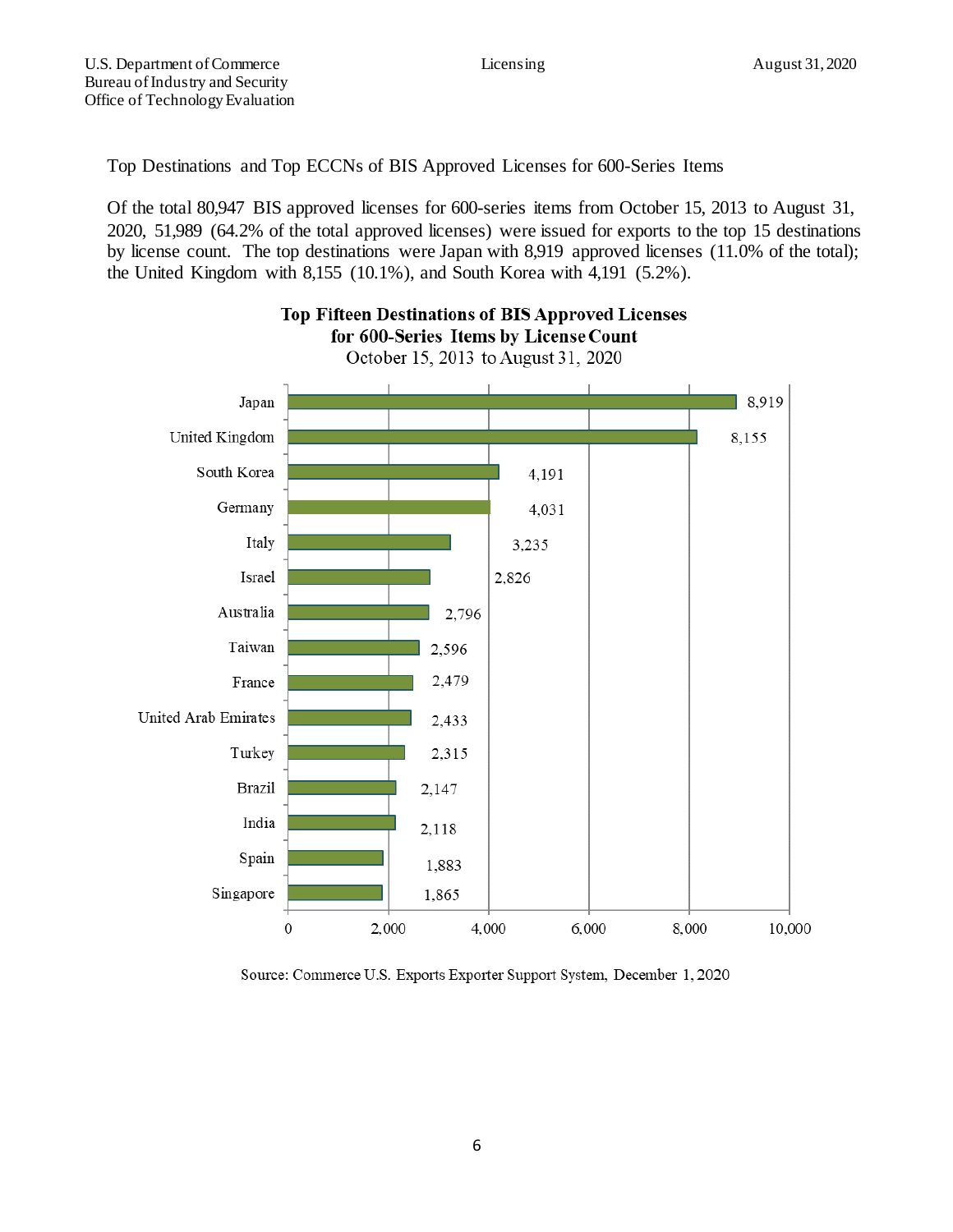| Top Ten Approved ECCNs for 600-Series Items by Count |                                                                                                                                                                                                                                                                                                                   |                       |                                  |  |  |  |
|------------------------------------------------------|-------------------------------------------------------------------------------------------------------------------------------------------------------------------------------------------------------------------------------------------------------------------------------------------------------------------|-----------------------|----------------------------------|--|--|--|
| <b>ECCN</b>                                          | October 15, 2013 - August 31, 2020<br><b>Description</b>                                                                                                                                                                                                                                                          | <b>Total Approved</b> | <b>Value</b><br><b>\$million</b> |  |  |  |
| 9A610                                                | Military aircraft and related commodities                                                                                                                                                                                                                                                                         | 36,017                | \$81,944.9                       |  |  |  |
| 3A611                                                | Military electronics                                                                                                                                                                                                                                                                                              | 13,807                | \$21,708.0                       |  |  |  |
| 9A619                                                | Military gas turbine engines and related commodities                                                                                                                                                                                                                                                              | 7,852                 | \$47,996.9                       |  |  |  |
|                                                      | Technology "required" for the "development," "production,"<br>operation, installation, maintenance, repair, overhaul, or<br>refurbishing of military aircraft and related commodities<br>controlled by 9A610, equipment controlled by 9B610,<br>materials controlled by 9C610 or software controlled by           |                       |                                  |  |  |  |
| 9E610                                                | 9D610.                                                                                                                                                                                                                                                                                                            | 7,821                 | \$3,700.3                        |  |  |  |
| 0A606                                                | Ground vehicles and related commodities                                                                                                                                                                                                                                                                           | 5,410                 | \$14,233.5                       |  |  |  |
| 3E611                                                | Technology "required" for military electronics                                                                                                                                                                                                                                                                    | 2,969                 | \$268.8                          |  |  |  |
|                                                      | Technology "required" for the "development," "production,"<br>operation, installation, maintenance, repair, overhaul, or<br>refurbishment of military gas turbine engines and related<br>commodities controlled by 9A619, equipment controlled by<br>0B619, materials controlled by 9C619, or software controlled |                       |                                  |  |  |  |
| 9E619                                                | by 9D619.                                                                                                                                                                                                                                                                                                         | 2,764                 | \$298.3                          |  |  |  |
| 1A613                                                | Armored and protective "equipment" and related commodities                                                                                                                                                                                                                                                        | 2,509                 | \$4,102.2                        |  |  |  |
| 9A604                                                | Commodities related to launch vehicles, missiles, and rockets                                                                                                                                                                                                                                                     | 2,429                 | \$2,102.9                        |  |  |  |
|                                                      | Test, inspection, and production "equipment" and related<br>commodities "specially designed" for the "development" or<br>"production" of commodities enumerated in ECCN 9A610 or                                                                                                                                  |                       |                                  |  |  |  |
| 9B610                                                | <b>USML</b> Category VIII                                                                                                                                                                                                                                                                                         | 2,274                 | \$8,625.6                        |  |  |  |
|                                                      | Source: Commerce U.S. Exports Exporter Support System, December 2, 2020                                                                                                                                                                                                                                           |                       |                                  |  |  |  |